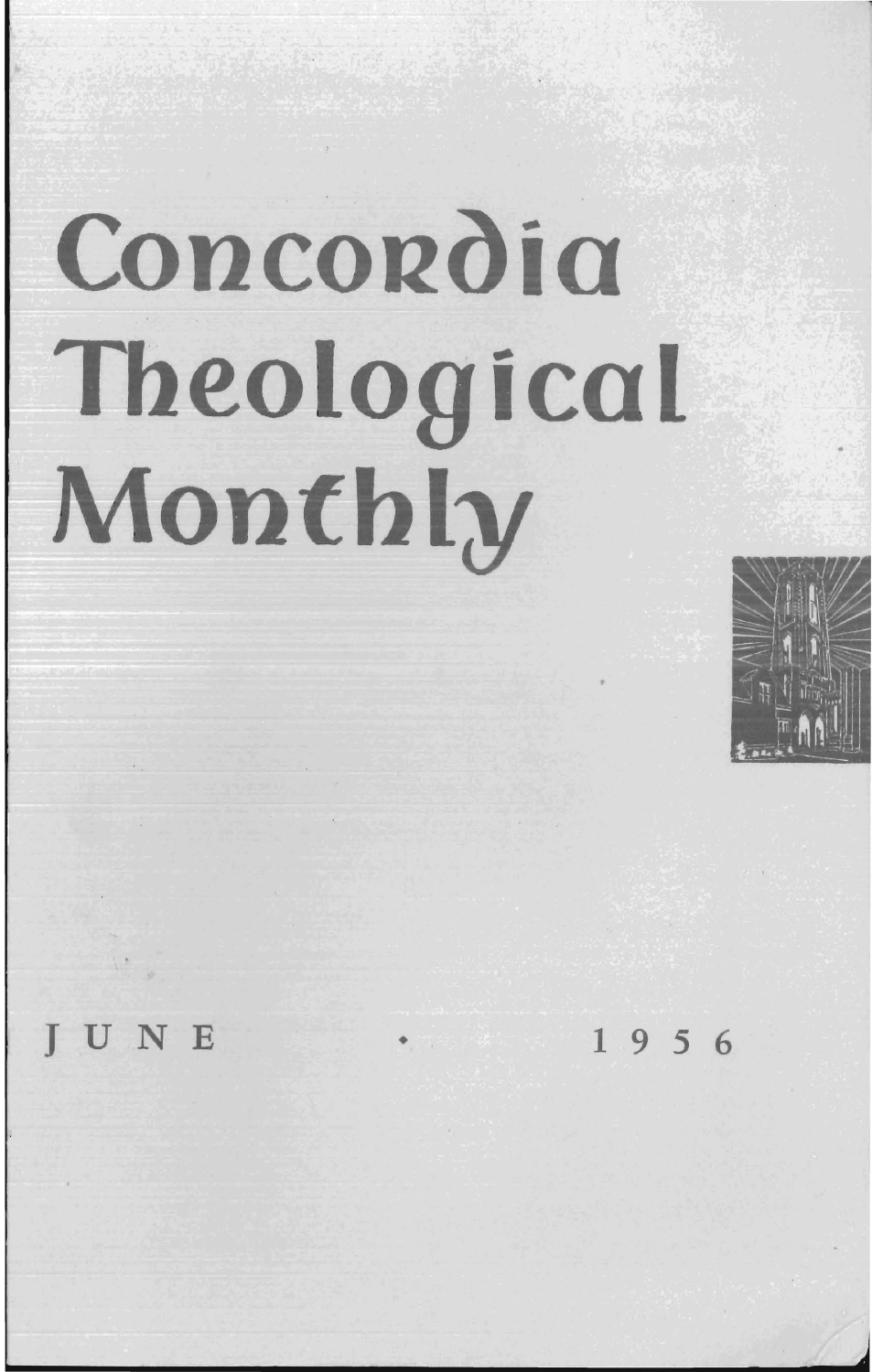## "A Basic History of Lutheranism in America"\*

By 1. W. SPITZ

bdel Ross Wentz, the author of this book, may be regarded as the dean of historians of the Lutheran Church in America. Among the significant contributions to the history of Lutheranism in this country is his *Lutheran Church in American History,* the precursor of the present volume. His *History of the Evangelical Lutheran SY1wd of Maryland* and *The Beginnings of the German Element in York County, Pennsylvania,* have set a pattern for other historians, demonstrating the kind of work that must be done elsewhere before a final and comprehensive history of Lutheranism can be written. The same may be said for his interesting *History of the Gettysburg Theological Seminary,* parts of which every Lutheran school boy should know. How many pupils know that the famous Seminary Ridge in the Battle of Gettysburg is named after a Lutheran seminary and that the seminary was used for a hospital by the Confederate army? The marks are still there. Blood stains on books used for pillows may help one to understand why a God.fearing surgeon wrote a prayer for peace on one of the flyleaves. But to return to the author of *A Basic History,* Dr. Wentz writes with a deep love of the Lutheran Church; but he does not permit his heart to prejudice his judgment. He is a historian, aiming to maintain the objectivity of his guild as far as that is humanly possible. Every historian knows, of course, that his objectivity is conditioned to some extent by his own past and present environment.

This volume is to serve a twofold purpose. The author says: "It is intended to furnish an introduction to the history of the Lutheran Church and Lutheran people in America. In this sense it is basic. It aims not merely to present facts but also to present an interpretation of the general course of events in such a way as to prevent the reader from losing the main thread in a webbed mass of details. At the same time it is intended to point the way for the more advanced student to carry his studies into greater detail and even into lines of special research." (Page v.)

To enable the advanced student to do this, he has added a general bibliographical note, in which he discusses significant publications on the history of Lutheranism in America preceding his own works. Comments are offered on the works of Ernest L. Hazelius, Edmund Jacob Wolf, A. L. Graebner, Henry Eyster Jacobs, George J. Fritschel, J. L. Neve, and

<sup>\*</sup> For another review of this volume see CONCORDIA THEOLOGICAL MONTHLY, XXVII (January 1956), 67 f.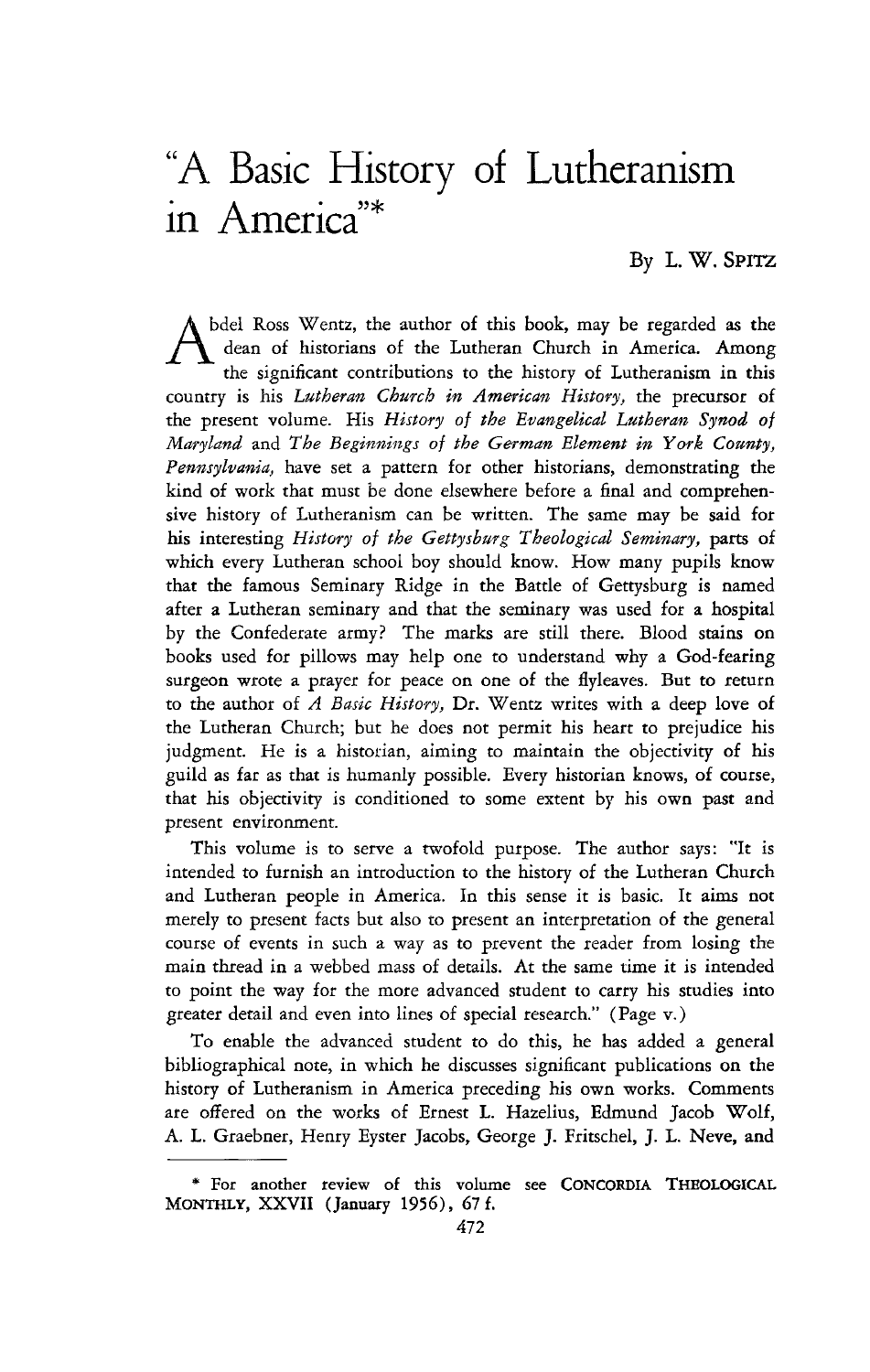F. Bente - a galaxy of great Lutheran writers. The selective bibliography on each chapter of his book covers twenty-three pages of authoritative materials. The student will thank the author for sixteen additional pages in the detailed index.

Dr. Wentz does not apologize for the presence of the Lutheran Church on American soil. What he has to say of Lutherans in this country should have been read by many misguided American patriots during World War I, when some annoyed Lutheran citizens and damaged Lutheran churches. Some Americans had to be told that the German Kaiser was not a Lutheran, nor had the rulers of Prussia been Lutheran for the past three hundred years. He says: "The position of the Lutheran church in America rests upon a birthright. It is not an immigrant church that needed to be naturalized after it was transplanted from some European land. It is as old as the American nation and much older than the American republic. The Lutheran church in America is an integral and potent part of American Christianity. The people in the Lutheran churches of the land are a constituent and typical element of the American nation." (Page v.)

This birthright of the Lutheran Church in America has far-reaching implications. Church history cannot be presented in an ecclesiastical vacuum, isolated from the mundane forces about it. Dr. Wentz reminds the reader that the reciprocal relation between American culture and the American Lutheran Church can be properly understood only in the light of the historical perspective. "There is a reciprocal relation," he says, "between nationality and religion, between the political and the ecclesiastical history of a country." Inasmuch as America is more or less merely a westward extension of Europe, the history of American churches cannot be written without due notice of the religious climate of that continent as well. America has been called the melting pot of people. To some extent it has been that also of churches. Melting pots seethe with great heat. The boiling metal casts off its dross. There are times when the dross is more obvious than the pure metal. This has also been true of Lutheranism in America. The dross of doctrinal impurities at times threatened to cover and obscure the precious metal of confessional Lutheranism, but God never lost sight of the metal.

The New World came into contact with Lutheranism before anyone spoke of a Lutheran Church. Indians from Mexico were present at the Diet of Worms-Cortez's gift to an unappreciative and ungrateful king! The Huguenots massacred by the Spaniards in Florida were murdered not as Frenchmen but as Lutherans. Lutherans celebrated Christmas on the frozen shore of Hudson Bay before the Pilgrim Fathers settled at Plymouth. But permanent settlements of Lutherans in the New World are of a later date. However, when once they appear in larger numbers, they are there to stay. Thus the history of Lutheranism in the New World begins about the time when Peter Minuit bought Manhattan Island from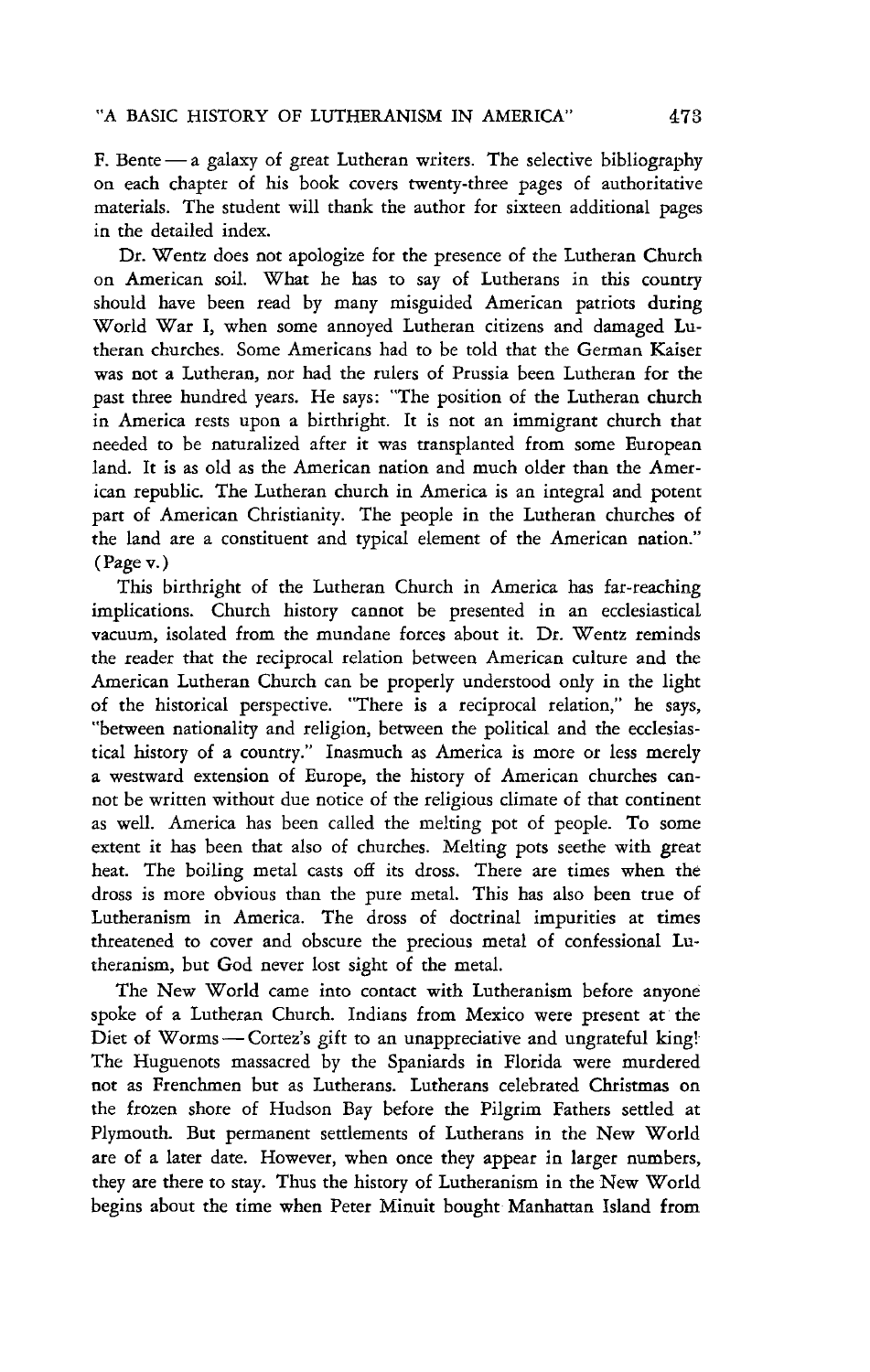the Indians for the price of a couple of Indian blankets, and it extends to the present, when the Lutheran Church has grown to become the fourthlargest denomination on this continent.

If the question were asked why Germany did not establish Lutheran colonies, as Spain and France established Roman Catholic and England Puritan ones, history gives the obvious answer. The Netherlands, once a part of the Holy Roman Empire, were drenched with the blood of their martyrs. They recovered, however, and turned their eyes to the Far East and to America. Germany had her internal problems and the Turks to the southeast besides. There was a Smalcald War. The Religious Peace of Augsburg, which ended it, left Germany a divided country. The Thirty Years' War ravaged and decimated the nation.

But even before that destructive war broke out, the Dutch were on the Hudson River. Soon Lutherans came to New Amsterdam. They were neither welcomed by Peter Stuyvesant nor made to feel at home. The obstinate old governor refused to heed the pleas of the Lutherans for freedom of worship as well as the orders of his home authorities. The ruthless oppression of the Protestants by the Duke of Alba in the previous century failed to make him more considerate. Lutherans were not permitted to keep their own pastor. Not until the Roman Catholic Duke of York took over that lucrative fur-trading center at the mouth of the Hudson, now to be known as New York, did the situation of the Lutherans improve. It was a blessing that the Duke's church was a minority church in England, not very popular at the time, so that he granted privileges to other minority groups, because he hoped to have them extended to his own. History does not credit the Duke with a penchant for liberty as such.

Lutherans now had a foothold in the New World, precarious as it was. They were outnumbered by Calvinists. But the permanence of Lutheranism in the New World is symbolized by old St. Matthew's Congregation, which was founded in 1664, the year of the conquest of New Amsterdam by the Duke of York.

The bloody Battle of Liitzen, so important to the Lutheran forces in the Thirty Years' War, deprived them of their great leader, King Gustavus Adolphus of Sweden. One can only speculate how Lutheranism in America would have been affected if the king had lived. The king's dream of a Swedish, that is to say Lutheran, settlement in the New World was realized six years after his heroic death, when Axel Oxenstierna established New Sweden on the Delaware. Colonies are seldom founded solely for religious reasons; frequently commercial interests are uppermost in the minds of the founders. One might contrast the motives of the Jamestown founders with those of the Plymouth colonists. Likewise individual emigrants often leave the homeland merely for a better living. The most general cause of migration to America was economic pressure in the old country. Henry C. Brokmeyer, who became influential in St. Louis politics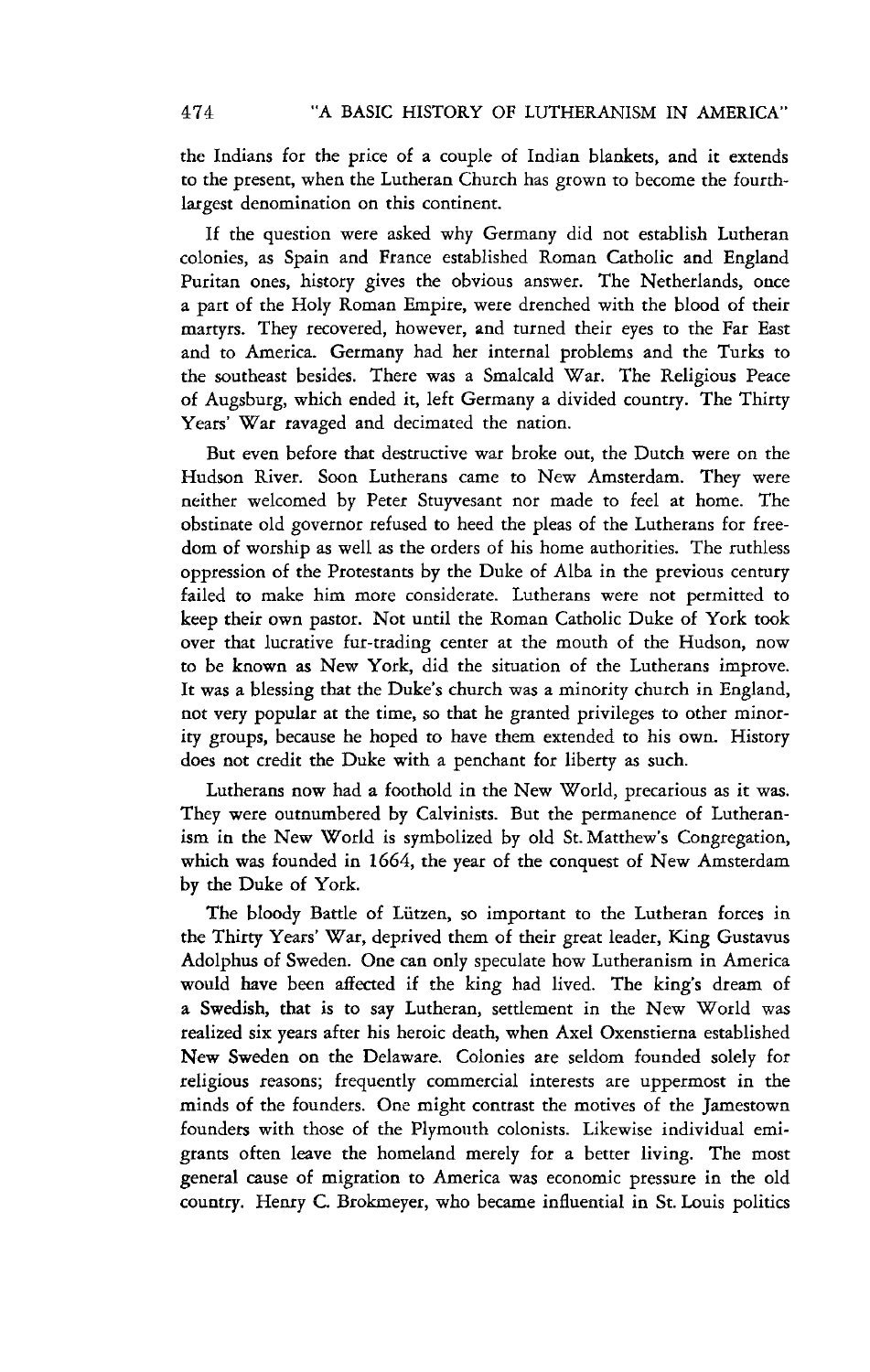in the nineteenth century, put it thus in his book, *A Mechanic's Diary:*  "Well, hunger brought me here, whatsoever agency it may have had in bringing other people." The type of companies that initiated colonization in the seventeenth century points to commercial interests, supported by the economic needs of the colonists. Added to this there was probably the noble purpose of spreading the culture of the homeland. The Swedes, on their part, regarded religion as a salient part of their culture; pride in their language was another. Doubtless there were God-fearing men whose concern was chiefly for the salvation of immortal souls. Thus there were those among the Swedes who were eager to keep the colonists in the true Lutheran faith and to bring that faith to the Indians. The Swedish government supplied the pastors for the American venture, even after the English had taken over the Swedish settlements; when, however, the younger generation no longer spoke Swedish, it lost interest. Whatever the cause may have been, the famous Gloria Dei and Old Swedes churches, as well as others, fell to the Protestant Episcopal Church. The Swedes often receive prominent mention as an example of defection from Lutheranism, because an entire area was absorbed by another church; one may wonder, however, how many millions of Lutherans were lost to other faiths or became unchurched because the Lutheran Church could not supply a sufficient number of pastors or failed to meet the language problem in time.

The Peace of Westphalia ended the Thirty Years' War, but not the wars of that century. The boundless ambitions of Louis XIV continued to disturb Europe for decades thereafter. Lutherans and others suffering from the depredations of war and religious oppression sought refuge and food in the New World. Proprietors looking for settlers on their land grants invited them to come over. Rosy descriptions of life in the New World were circulated to entice settlers. The influence Gottfried Duden's famous *Report* had in drawing Germans, including the Saxon pilgrims of 1839 to Missouri, is well known. In the seventeenth and eighteenth centuries, New York, Pennsylvania, Maryland, Georgia, and other colonies were the beneficiaries of numerous migrations. Lutheran indentured servants added to the number of the newcomers. Not all Lutherans remained faithful to their church, but many did. They met for public worship. Pastors arrived to serve them - some good, others not so good. Some clerical renegades from Europe, posing as Lutheran pastors, managed to deceive the people. How were congregations to tell the good from the bad? The country was sparsely settled. Congregations were small and miles apart. Roads were few and bad. It is not surprising that church membership, including all denominations, was at a low ebb at the turn of the eighteenth century.

The eighteenth century brought new problems, but also new opportunities. Pietism brought a new zeal for evangelization but also indifference to pure doctrine. This indifference was to grow into rationalism.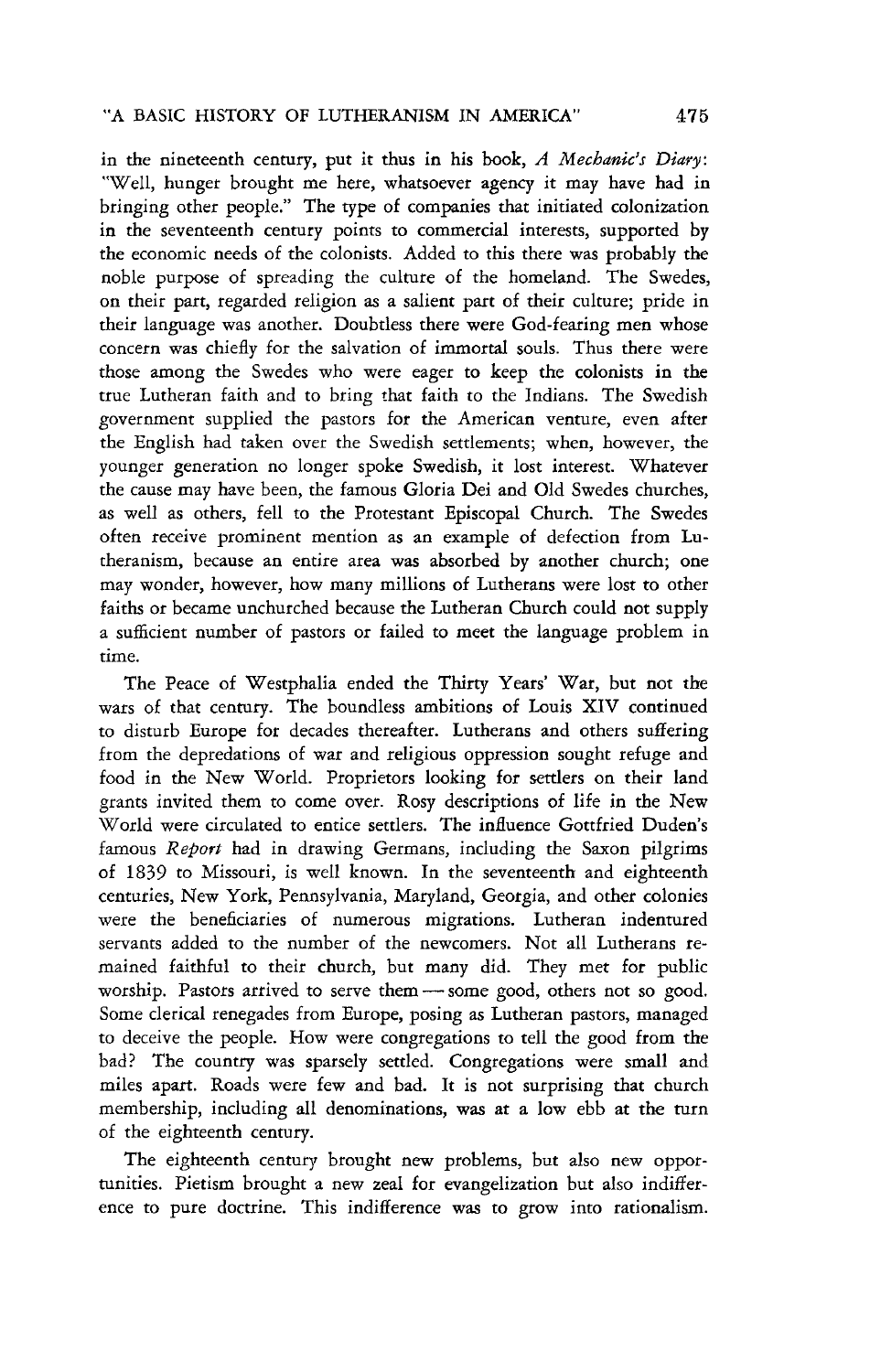That was the sad state of religion in Europe; it set a pattern for America. In the New World, however, every Old World pattern was subject to various modifications. Lutheranism was exposed to the influence of its Calvinistic environment. Lutherans and Reformed, at some places on the frontier, worshiped in the same churches. Economy dictated such accommodations. Pietism was more harmful than such economy. It watered down confessional Lutheranism. Perhaps *it* redeemed *itself,* however, by sending a man to America who was there to become the patriarch of Lutheranism. August Hermann Francke of Halle chose Henry Melchior Muhlenberg to serve the Lutheran Church in America. Muhlenberg's policy was *Ecclesia plantanda,* and he planted well. Under great difficulty he began to gather Lutherans into congregations, and congregations into larger units by encouraging the formation of ministeriums. He established the first one himself. As a German, Muhlenberg might have said: "Aller Anfang ist schwer." Whether he said it or not, the fact is that the organization of the Lutheran Church in the colonies was difficult. If we remember how hard it was to unite the thirteen states into a United States after the Revolutionary War, we can understand why it was not easy to unite widely scattered ministers into a ministerium. The spirit of sectionalism, not to mention the difficulties in communication, was not confined to political areas. With regard to Lutheranism it must be remembered that Lutherans came from various countries or provinces, having different liturgies, using different hymnbooks, often being served by poorly trained pastors who got their ministerial knowledge and skills by the apprenticeship method.

Doctrinal differences and indifference imported from the mother churches in Europe did not improve matters. Differences did not disappear by migration to the New World. There were times when not much more was left of Lutheranism in some communities than the name. Even some prominent clergymen were not ready to subscribe to the Augsburg Confession. Worse than that, Unitarianism, which paganized much of New England Calvinism, also crossed the borders of the Lutheran Church, though only on a very limited scale. In view of these varied circumstances under which the Lutheran Church was planted on American soil and existed there for many years of colonial and frontier life, it is a miracle of God's grace that it not only survived but also grew both internally and externally, until today it is the third-largest Protestant Church in America. Hans Jiirgen Baden correctly states: "Man kann, scharf gesagt, kein Stiick Geschichte beschreiben, ohne zu beriicksichtigen, dass Gott der Urheber der Geschichte ist und dass alles Geschehen in seinem Willen urständet" *(Der Sinn der Geschichte,* p. 15). Viewing God's blessing upon the Lutheran Church in America, we, too, can exclaim: "What hath God wrought!"

The founding of the Gettysburg seminary in 1826 marks an epoch in the history of the Lutheran Church in America. It presaged better times,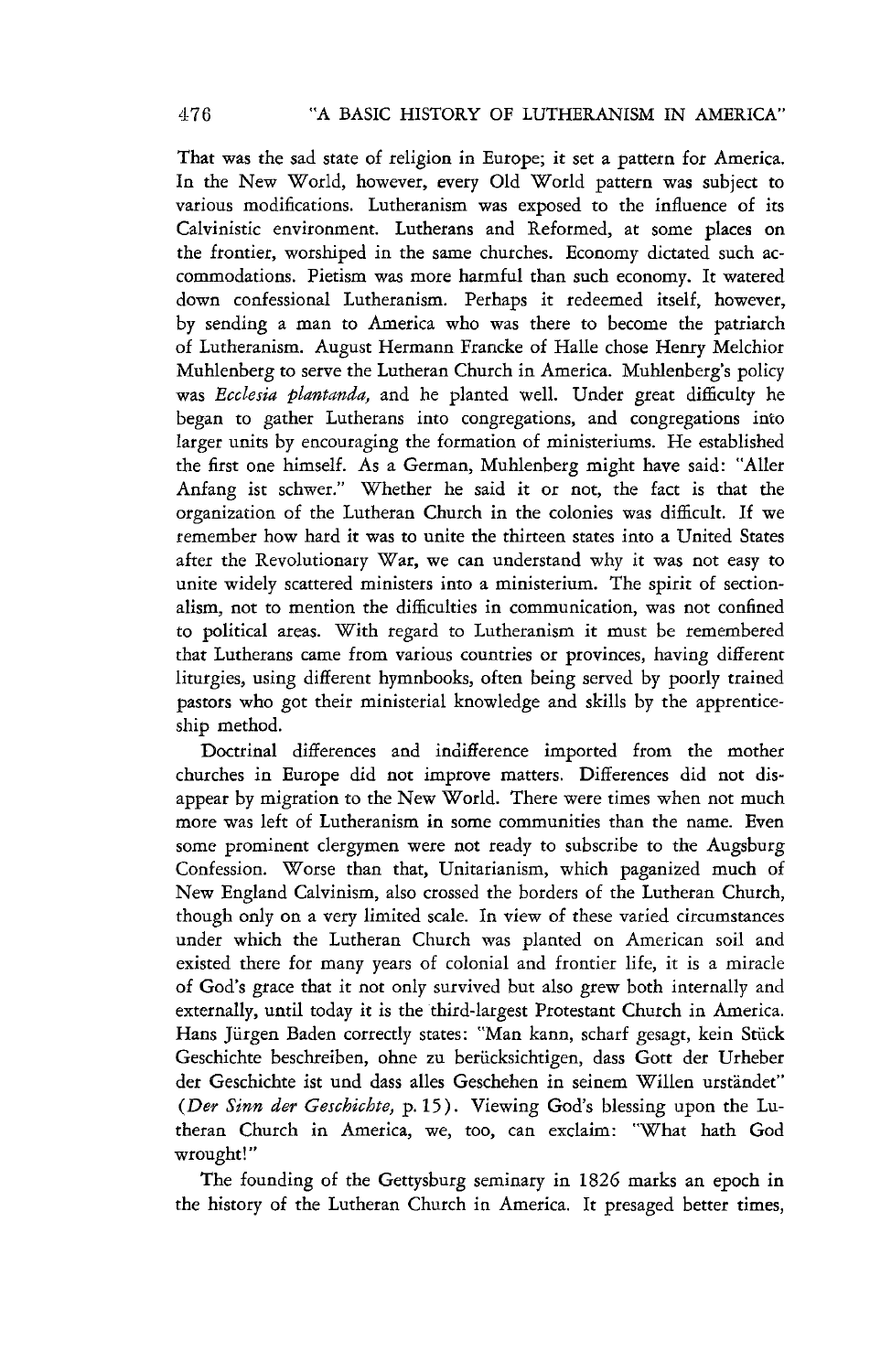for it set off a chain reaction which resulted in the founding of numerous Lutheran seminaries in this country. **It** should also be remembered that the General Synod placed the Gettysburg seminary on the basis of subscription to the Augsburg Confession by declaring: "In this seminary shall be taught, in the German and English languages, the fundamental doctrines of the Sacred Scriptures as contained in the Augsburg Confession." If that was not enough, it was something. As a matter of fact, it was much. It was more than some Lutherans both here and abroad were willing to subscribe to. At this point one might meditate at length on the blessing the Lutheran Confessions have been for the unity of the Lutheran Church throughout the world.

A flood of immigrants pouring into this country during the second half of the nineteenth century and the early years of the twentieth brought showers of blessing and clouds of problems to the Lutheran Church. C. F. W. Walther and his conservative Lutherans had already arrived. Of him the author says: "From 1839 to his death in 1887 the history of Missouri Lutheranism is closely identified with the story of Walther's life, and he takes his place with Muhlenberg, Schmucker, and Krauth in the quartet of the most outstanding personalities in the history of the Lutheran Church in America" (page 117). Other like-minded Lutherans were already present or soon to come. The story is too immense and too complex to be summarized in a few paragraphs. Synods-German, Swedish, Danish, Norwegian, Slovak-were founded, combined, divided, recombined with others - the boiling of the melting pot! Harsh things were said; heartbreaking actions taken. Where men of conviction differ, that will happen. Since also theologians are sinners, the truth is not always spoken in love. Hence we pray: "Kyrie eleison!" But in spite of strife, which was not confined to the Lutheran Church, the nineteenth century was a magnificant century for the Lutheran Church both at home and abroad. What building of churches, of schools, of charitable institutions! What zeal for missions!

But bigger and better things were still to come. The twentieth century has seen new miracles of Lutheran growth both in America and abroad. The Lutheran Church of richly blessed America has made use of its opportunity to feed the hungry, to clothe the naked, to give shelter to the homeless, and to preach the Gospel to the lost. There have been renewed efforts to unite Lutherans on the basis of the Lutheran Confessions as a true exhibition of the tfuth of Holy Scripture. Here, too, God has not withheld His blessings.

What about the future? Honest men will not deny that there are still serious differences in doctrine and practice dividing the Lutheran Church. God-fearing men will face these differences with courage and resolution. The power of God's Word will give them courage; the Lord's will that His people should be like-minded will strengthen their resolution to work